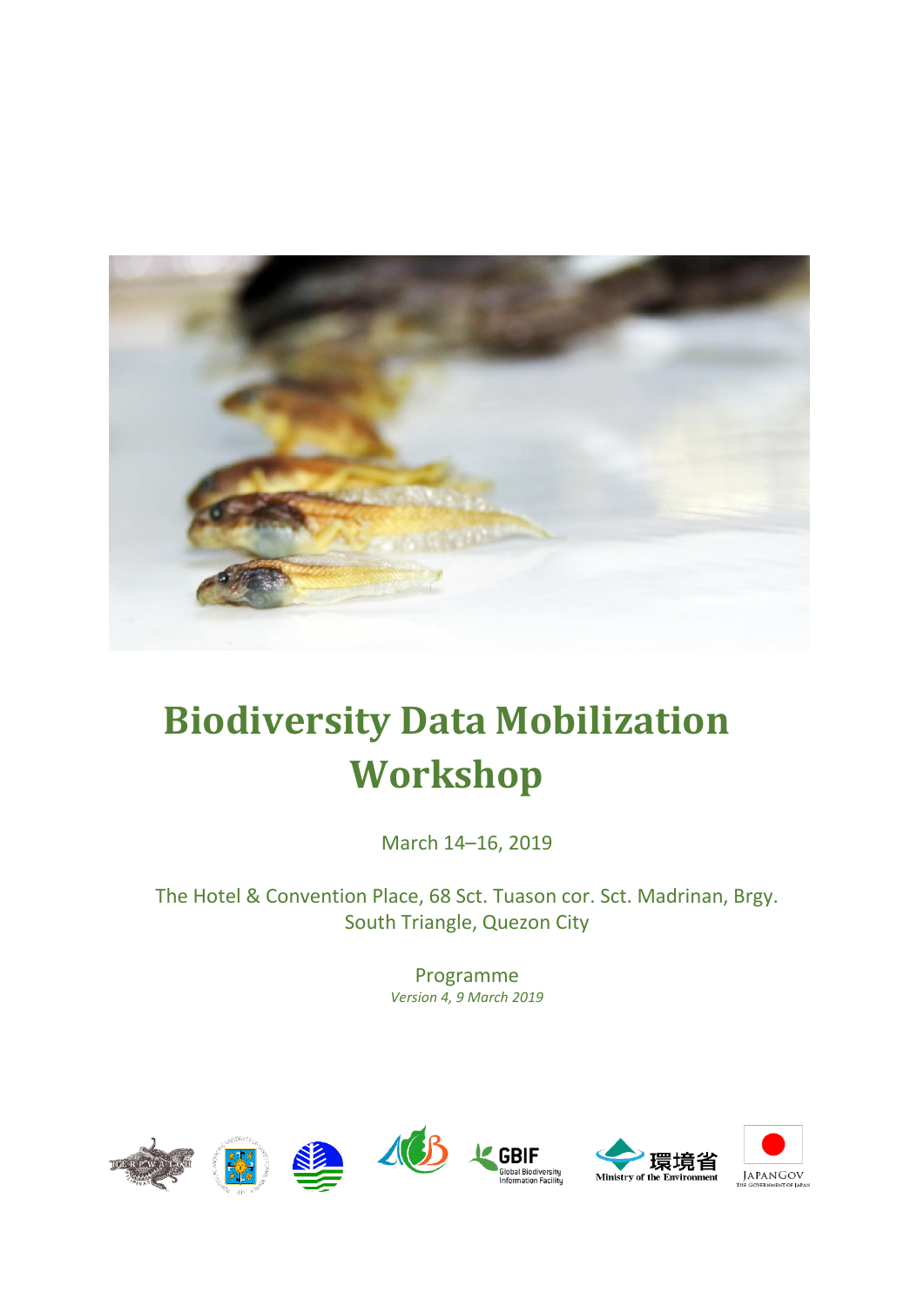# Introduction

This workshop aims to enhance the capacity of local institutions to effectively mobilize biodiversity data in accordance to the standards of the Global Biodiversity Information Facility (GBIF). It will comprise of 7 modules, focusing mainly on data mobilization – data capture, data cleaning and quality checking, data standardization, and online publishing. Through this workshop, we hope to contribute to the growing amount of high-quality biodiversity data on Philippine biodiversity and encourage local institutions to mobilize their biodiversity data through the GBIF network.

This workshop is funded by the Ministry for the Environment of the Government of Japan through the Biodiversity Information Fund for Asia (BIFA) programme of the Global Biodiversity Information Facility and is under the *BIFA3\_26: Alien Amphibians and Reptiles, a Threat to Philippine Biosecurity: Developing a National Invasive Alien Amphibian and Reptiles Inventory and Occurrence Database and an Observation and Monitoring System* project. It is organized by HerpWatch Pilipinas, Inc., in collaboration with the Biodiversity Management Bureau (BMB) of the Department of Environment and Natural Resources (DENR), the ASEAN Centre for Biodiversity (ACB), and the University of Santo Tomas (UST) – Biodiversity, Ecology, Systematics, and Taxonomy (BEST) group.

Participants of the workshop include select representatives from the Zoology Division and Botany Division of the Philippine National Museum of Natural History, UST-BEST, UST-Herbarium, Biodiversity Research Laboratory of the University of the Philippines – Diliman, the Museum of Natural History of the University of the Philippines – Los Baños, Rodolfo B. Gonzales Museum of Natural History and Department of Biological Sciences of the Silliman University, the Natural Science Museum of the Mindanao State University – Iligan Institute of Technology, and the Department of Biological Sciences of the Rizal Technological University.

### Workshop Outline:

Module 1: Introduction to Biodiversity Informatics | *This module aims to teach the basic concepts of biodiversity informatics and to help participants familiarize with the basic characteristics of biodiversity datasets.*

Module 2: Introduction to the Global Biodiversity Information Facility and similar local initiatives | *This module aims to introduce the complexities of the 21st century biodiversity informatics initiatives, with special focus on GBIF.*

Module 3: Biodiversity data capture | *This module aims to introduce the different biodiversity data types and the best practices for data capture.*

Module 4: Data cleaning and standardization | *This module aims to introduce the basic tools and concepts used for data validation, cleaning, and how data can be standardized for publishing as Darwin Core.*

Module 5: Data mobilization and publishing using IPT | *This module aims to introduce the process of making biodiversity data freely available online using the GBIF Integrated Publishing Toolkit.*

Module 6: Practical exercise | *This module aims to test the attained knowledge and skill sets of participants through 2 Use Cases.*

Module 7: Data access via GBIF.org | *This module aims to teach the procedures in accessing biodiversity data in the GBIF website.*









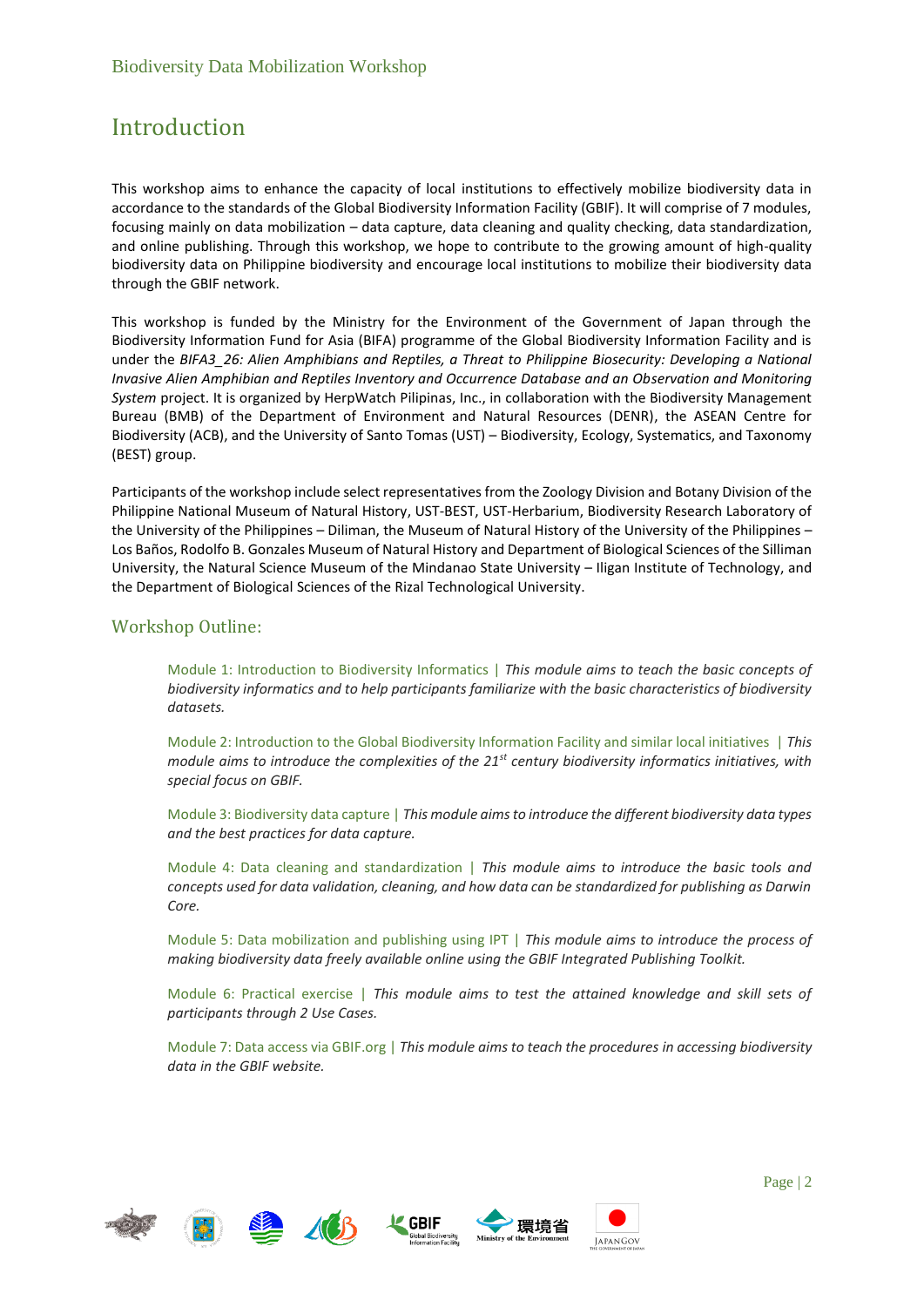# Biodiversity Data Mobilization Workshop

## Learning Outcomes:

- Capacitate local institutions in capture and publishing of biodiversity data.
- Use software tools designed to facilitate biodiversity data mobilization.
- Apply data cleaning protocols to evaluate the fitness-for-use of a biodiversity dataset.
- Use software tools designed for (biodiversity) data cleaning.
- Use the GBIF IPT to publish biodiversity datasets using the appropriate extensions.

### Workshop Schedule

# Day 1 | March 14 |

| 1200-1300H | Registration and Lunch break                                                                                                                                                                                                                                      |
|------------|-------------------------------------------------------------------------------------------------------------------------------------------------------------------------------------------------------------------------------------------------------------------|
| 1300-1330H | Session $1 \mid$ Welcome and introduction to the workshop                                                                                                                                                                                                         |
| 1330-1400H | Module $1$   Session $2$   Introduction to Biodiversity Informatics                                                                                                                                                                                               |
| 1400-1430H | Module 2   Session 3   Introduction to the Global Biodiversity Information Facility                                                                                                                                                                               |
| 1430-1500H | Session $4 \mid$ GBIF Philippines and DENR-BMB initiatives for Biodiversity Data Mobilization                                                                                                                                                                     |
| 1500-1515H | Coffee Break                                                                                                                                                                                                                                                      |
| 1515-1600H | Session 5   "Biodiversity data", its origins and types (30 min.)<br>The origin and types of biodiversity data will be introduced.                                                                                                                                 |
|            |                                                                                                                                                                                                                                                                   |
| 1600-1630H | Session 6   Why publish data? Biodiversity data mobilization and data papers                                                                                                                                                                                      |
| 1630-1700H | Module 3   Biodiversity data capture                                                                                                                                                                                                                              |
|            | Session 7   Biodiversity data terminologies, standards, and the Darwin Core (30 min.)<br>The concepts of standards, in particular, the Darwin Core standard and its components, which will be used<br>throughout the remainder of the course, will be introduced. |
| 1700-1730H | Session 8   Data Quality (30 min.)<br>During this session we will learn key concepts of data quality                                                                                                                                                              |
| 1730-1830H | Dinner Break                                                                                                                                                                                                                                                      |

### Day 2 | March 15

| Registration                                                                                                                                                                                                                                                                                                                                                                                                                                                                                                                                                                    |
|---------------------------------------------------------------------------------------------------------------------------------------------------------------------------------------------------------------------------------------------------------------------------------------------------------------------------------------------------------------------------------------------------------------------------------------------------------------------------------------------------------------------------------------------------------------------------------|
| Session 9   Data capture, processing and quality (60 min.)<br>Theoretical and practical session focused on best practices and data quality principles in the context of data<br>capture. Includes a short presentation on data quality and coherence (especially on subjects such as<br>georeferencing, dates, names and taxa cross-checking), followed by a practical exercise using simple<br>spreadsheets.<br>Introduction to Species Encoder of the ASEAN Centre for Biodiversity<br>Introduction to use case 1: A Data Mobilization Project in a Regional Herbarium © GBIF |
| Module 4   Data cleaning and standardization<br>Session 10   Foundations: Basic concepts of Data Cleaning (60 min.)<br>Main concepts, related tools, and best practices for data cleaning and standardization will be introduced,<br>followed by a practical exercise with examples of technical and consistency validation checks.<br>Introduction to use case 1: A Data Mobilization Project in a Regional Herbarium © GBIF                                                                                                                                                   |
| Session 11   OpenRefine (90 min.)<br>Introduction to OpenRefine -- an easy tool to standardize and improve the quality of datasets -- followed by a<br>practical exercise using the default features, existing web services and reqular expressions.<br>Introduction to use case 1: A Data Mobilization Project in a Regional Herbarium © GBIF                                                                                                                                                                                                                                  |
| Lunch break                                                                                                                                                                                                                                                                                                                                                                                                                                                                                                                                                                     |
| Session 12   Other data management tools (75 min.)<br>Introduction to other tools used to validate and clean datasets in three main categories: nomenclatural, format,<br>and geographical.<br>Introduction to use case 1: A Data Mobilization Project in a Regional Herbarium © GBIF                                                                                                                                                                                                                                                                                           |
|                                                                                                                                                                                                                                                                                                                                                                                                                                                                                                                                                                                 |









JAPANGOV